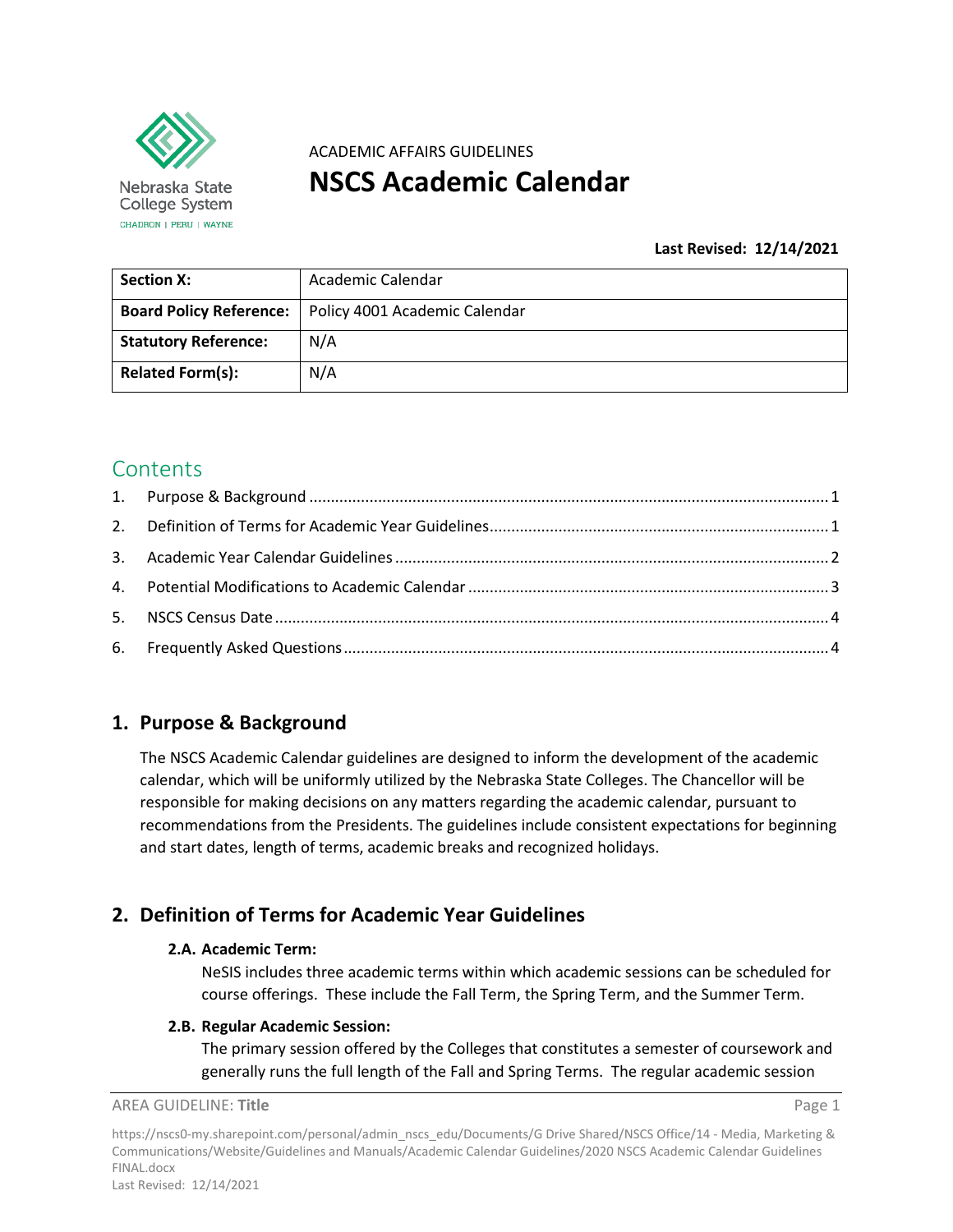includes the traditional face-to-face on campus courses scheduled to be offered during that term.

#### 2.C. **Shorter Academic Session:**

A session that is formally established for a specific length of time, within which courses are scheduled to be offered within a given Term. These sessions are shorter in length than a regular academic session and may run from three (3) to eight (8) weeks.

#### 2.D. **Federal Financial Aid Instructional Requirements for Face-To Face Courses:**

The Federal Financial Aid requirements for instructional time has been set to 12.5 hours of instruction per credit hour of coursework. This equates to 750 minutes of class meeting time per credit hour.

### <span id="page-1-0"></span>**3. Academic Year Calendar Guidelines**

- 3.A. Each regular academic session that constitutes a semester of coursework will consist of fifteen (15) weeks of instruction, with the final examination (or similar culminating experience) period occurring during week 16. Shorter academic sessions may be established within the Fall and Spring terms, based upon appropriate credit and time requirements<sup>1</sup>.
- 3.B. As a general rule, M/W/F classes will be scheduled to meet for 50 minutes each class meeting, and 45 days of instruction will be scheduled across the regular academic session for Fall and Spring Terms.
- 3.C. As a general rule, T/R classes will be scheduled to meet for 75 minutes each class meeting, and 30 days of instruction will be scheduled across the regular academic session for Fall and Spring Terms.
- 3.D. Each regular academic session offered as part of the Fall Term will generally have a starting date between August 20 and August 27 and will end prior to December 22.
- 3.E. Each regular academic session offered as part of the Spring Term will generally have a starting date between January 7 and January 14 and will end prior to May 15.
- 3.F. Summer academic sessions offered as part of the Summer Term are to be developed to assure comparable contact hours of instruction for credit earned as required for the academic year.
- 3.G. The following holidays will be observed and no classes will be scheduled:
	- 3.G.1. Labor Day (Monday)
	- 3.G.2. Thanksgiving (Wednesday, Thursday, Friday)
	- 3.G.3. Martin Luther King Jr (Monday) alternative programming offered
	- 3.G.4. Easter (Monday)

<span id="page-1-1"></span><sup>1</sup> USDE Federal Financial Aid requires 12.5 clock hours of instruction per academic course credit. Therefore, a 3-credit course offered face-to-face would require a minimum of 37.5 clock hours, or 2250 minutes of instruction, in order to be eligible for financial aid[. https://www2.ed.gov/policy/highered/reg/hearulemaking/2009/credit.html#credit](https://www2.ed.gov/policy/highered/reg/hearulemaking/2009/credit.html#credit)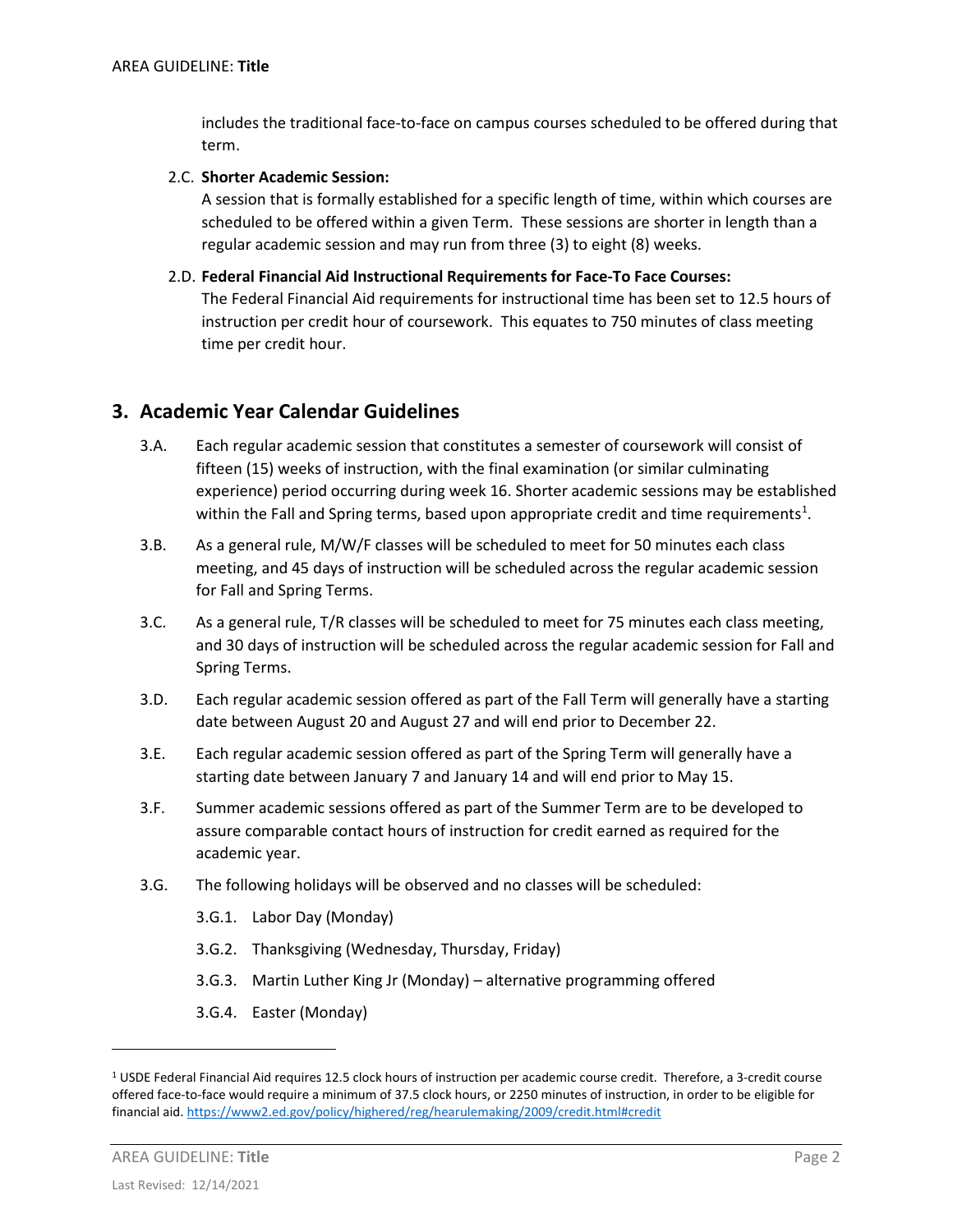- 3.G.5. Memorial Day (Monday)
- 3.G.6. Juneteenth (varies)
- 3.G.7. Fourth of July (varies)
- 3.H. The following mid-term breaks will be observed:
	- 3.H.1. The mid-term break for the fall semester will be observed and no classes will meet on the Monday and Tuesday of week nine.
	- 3.H.2. The mid-term break for the spring semester will be observed and no classes will meet on the Monday through Friday of week nine.
- 3.I. College Commencements will be scheduled, based on the following:
	- 3.I.1. Fall Commencement will be held on the Friday of the week of final examinations.
	- 3.I.2. Spring Commencement will be held on the Saturday following the week of final examinations.

## <span id="page-2-0"></span>**4. Potential Modifications to Academic Calendar**

- 4.A. Should the academic calendar for a given year need to be compressed, the Colleges will follow the guidance outlined in section C of 34 CFR § 668.3<sup>[2](#page-2-1)</sup> to make that determination following approval from the Chancellor. While academic calendars are generally expected to be a minimum of thirty (30) weeks of instructional time, approval for good cause can be given to shorten the academic calendar to twenty-six (26) to twenty-nine (29) weeks.
- 4.B. Should modifications need to be made to shorten a regular academic session being offered during the Fall or Spring Term, the following alternatives can be implemented:
	- 4.B.1. Specific holidays when classes are not generally held can be included in the academic calendar and classes held. These include the Wednesday prior to Thanksgiving, Martin Luther King Jr. Day, and the Monday after Easter.

- (ii) Demonstrate good cause for the requested reductions; and
- (iii) Include any other information that the Secretary may require to determine whether to grant the request.

<span id="page-2-1"></span> $2$  (c) Reduction in the length of an academic year. (1) Upon the written request of an institution, the Secretary may approve, for good cause, an academic year of 26 through 29 weeks of instructional time for educational programs offered by the institution if the institution offers a two-year program leading to an associate degree or a four-year program leading to a baccalaureate degree.

<sup>(2)</sup> An institution's written request must -

<sup>(</sup>i) Identify each educational program for which the institution requests a reduction, and the requested number of weeks of instructional time for that program;

<sup>(3)(</sup>i) The Secretary approves the request of an eligible institution for a reduction in the length of its academic year if the institution has demonstrated good cause for granting the request and the institution's accrediting agency and State licensing agency have approved the request.

<sup>(</sup>ii) If the Secretary approves the request, the approval terminates when the institution's program participation agreement expires. The institution may request an extension of that approval as part of the recertification process.